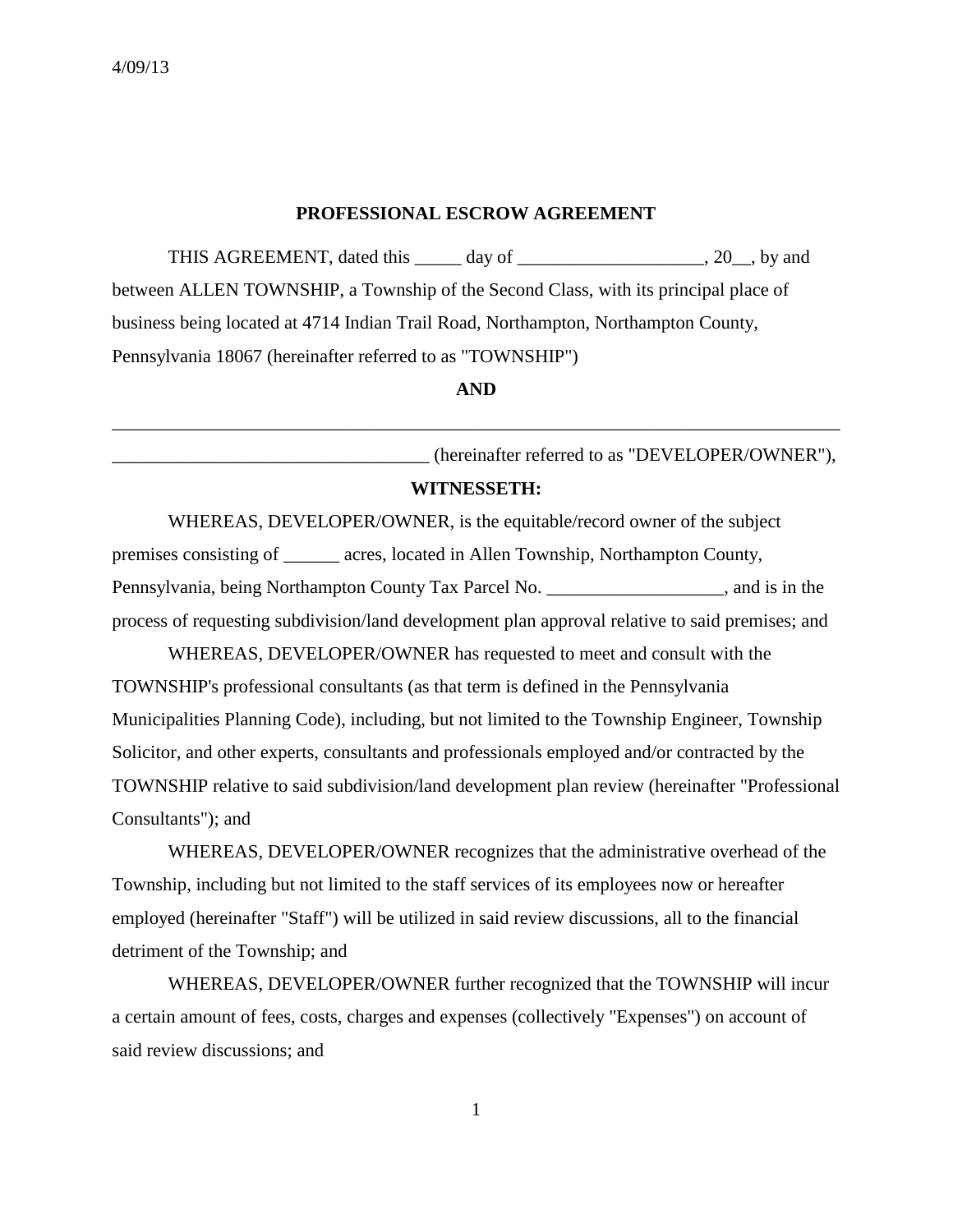WHEREAS, DEVELOPER/OWNER realizes that said Expenses will be incurred by the TOWNSHIP relative to review discussions with its Professional Consultants and Staff, and DEVELOPER/OWNER is willing to be solely responsible for the payment of the same, so long as the same are reasonable.

NOW THEREFORE, intending to be legally bound, the parties hereto do hereby promise, covenant and agree as follows:

1. The "Whereas" clauses above mentioned are incorporated herein by reference as if fully set out and, further, form part of the parties' agreement.

| 2. DEVELOPER/OWNER hereby warrants and represents that it is the record/equitable |                                   |
|-----------------------------------------------------------------------------------|-----------------------------------|
| owner of the subject Premises, as evidenced by __________________________________ | dated                             |
| between                                                                           | (Sellers) and                     |
|                                                                                   | (Purchaser); and further, that it |

agrees to be bound by the terms and conditions of the within Agreement.

3. TOWNSHIP, at the request of DEVELOPER/OWNER agrees to allow its Professional Consultants and Staff to meet for review purposes with DEVELOPER/OWNER, so long as the reasonable Expenses incurred by the TOWNSHIP relative to the same are fully paid by DEVELOPER/OWNER. DEVELOPER/OWNER hereby agrees to be solely responsible for the payment of same.

4. In consideration for the privilege of DEVELOPER/OWNER meeting with the Professional Consultants and Staff of TOWNSHIP, DEVELOPER/OWNER hereby agrees that this Agreement supplements the TOWNSHIP's Fee Schedule and any other applicable laws, ordinances, rules and regulations governing reimbursement to the TOWNSHIP of said Expenses, including applicant's rights under the Pennsylvania Municipalities Planning Code (MPC). DEVELOPER will deposit, for the sole benefit of the TOWNSHIP, the initial sum of  $($ \$  $($ 

TOWNSHIP name alone, as escrowee, in an interest bearing segregated account not co-mingled with its general fund, for the exclusive purposes hereinafter set forth (hereinafter "Escrow").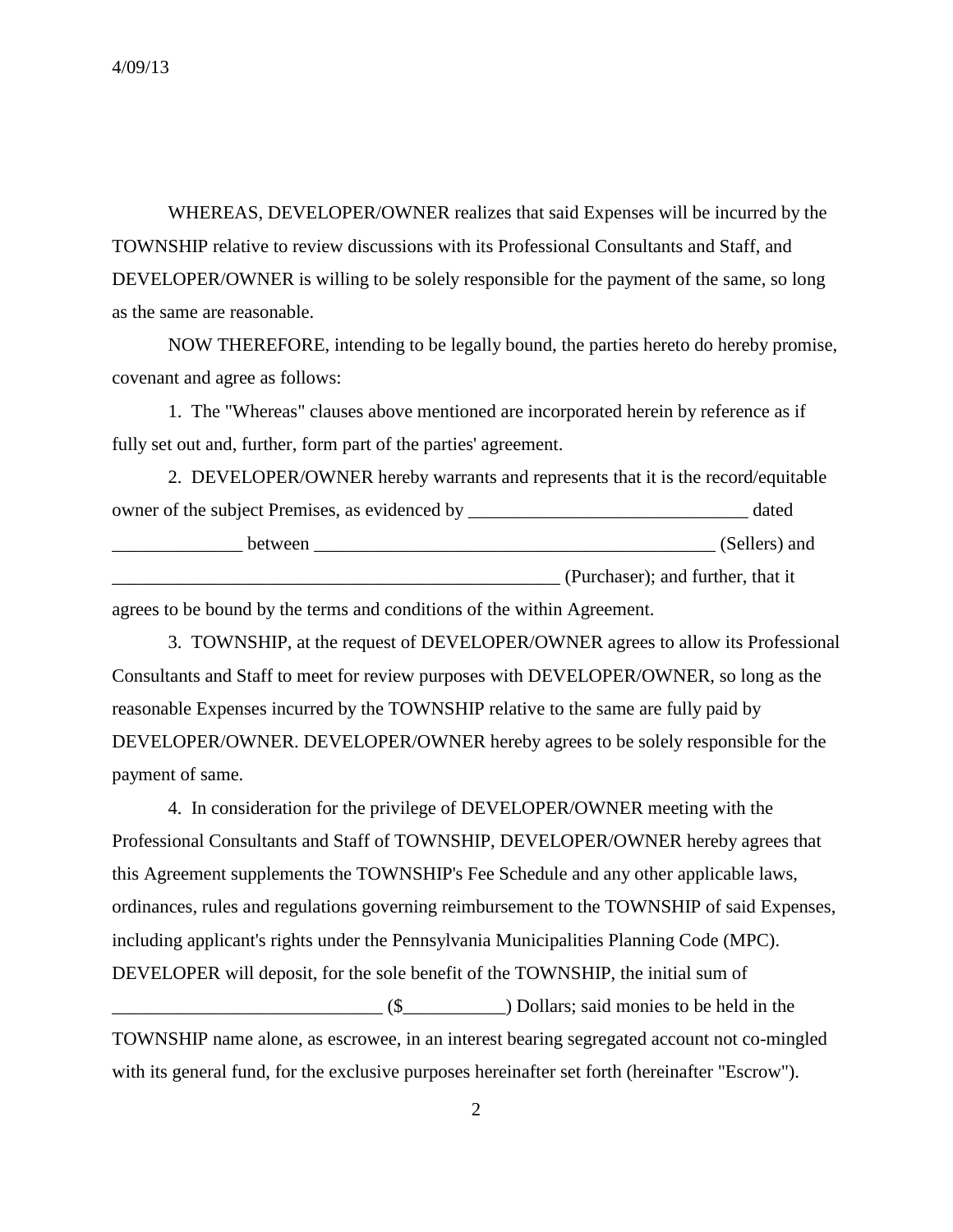Receipt of the amount of \$ deposited.

5. DEVELOPER/OWNER agrees that the Escrow account shall be used to reimburse the TOWNSHIP for any and all Expenses, fees and charges of its Professional Consultants and Staff, which may be based on minimum charges for particular services. The TOWNSHIP will provide DEVELOPER/OWNER, on a monthly basis, with an itemized invoice containing copies of all invoices received by the TOWNSHIP from its Professional Consultants and/or Staff during the prior month. Any dispute as to the items contained on said invoices shall be resolved in accordance with the applicable provisions of the MPC.

In the event DEVELOPER/OWNER disputes the amount of any Professional fee, DEVELOPER/OWNER shall notify the TOWNSHIP in writing by certified or registered mail of any disputed fees. Said notification must be received by the TOWNSHIP within ten (10) days from the date the TOWNSHIP issued a summary statement of itemized fees to the DEVELOPER/OWNER.

6. The balance of the Escrow shall at no time be in an amount of less than Fifty Percent  $(50\%)$  of the original amount, or  $($   $\Diamond$ ("Minimum Balance"). In the event that the balance of the Escrow Account falls below the Minimum Balance, the TOWNSHIP shall request DEVELOPER/OWNER to deposit in the Escrow, within ten (10) business days after receipt of notification by the TOWNSHIP, the difference between the then current balance and the original escrow amount. At its sole discretion, the TOWNSHIP shall review the Escrow on a periodic basis and may require a reasonable increase in the Minimum Balance. At such time after the subdivision/land development project receives final approval, or Developer/Owner notifies the Township in writing that the project is being terminated, any balance remaining in the Escrow account shall be returned to DEVELOPER/OWNER.

7. DEVELOPER/OWNER hereby agrees that the 90 day time period for Preliminary/Final plan review imposed by the MPC shall not commence until the date of the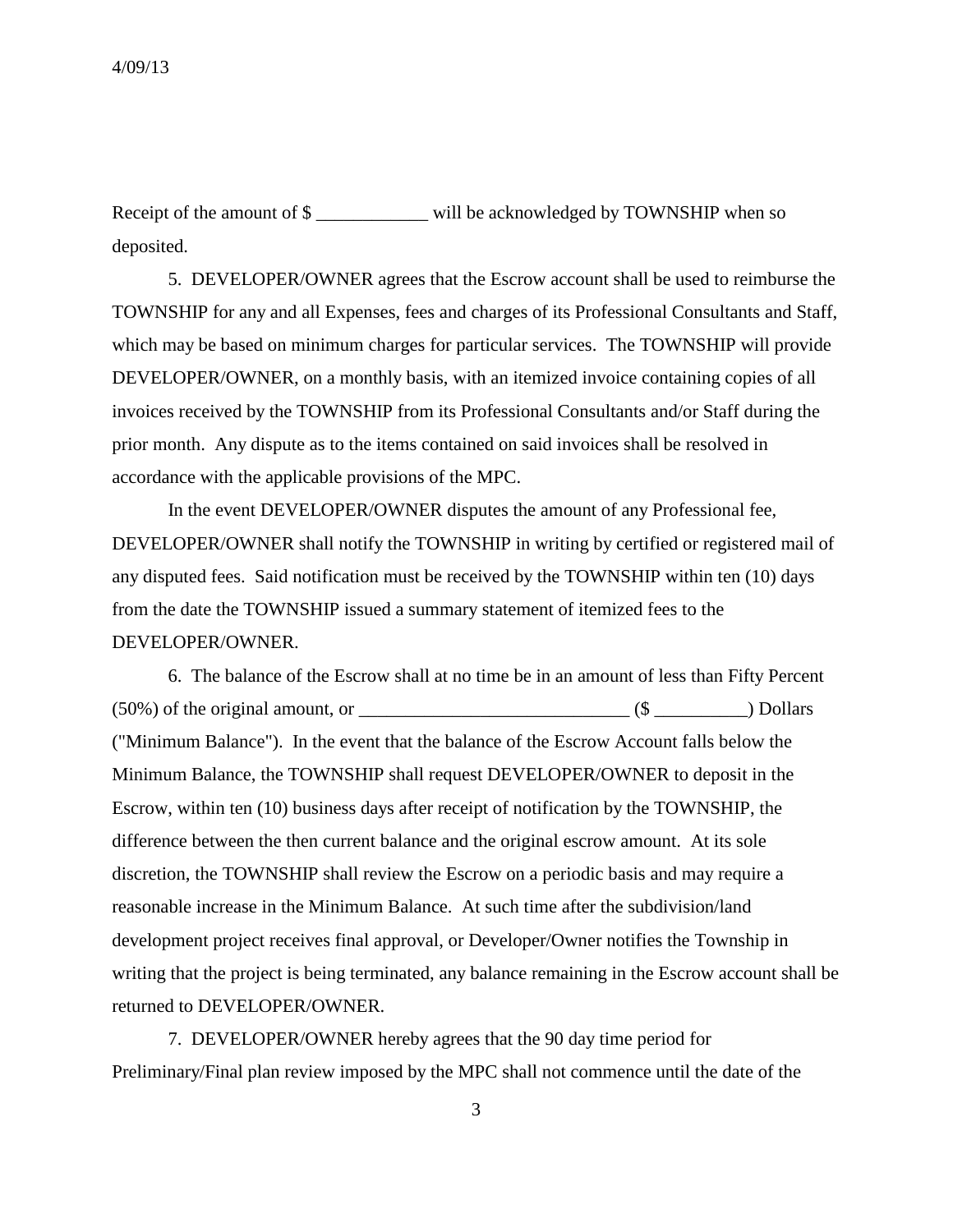regular meeting of the Planning Commission following the date a complete Preliminary/ Final application for approval is filed

8. DEVELOPER/ OWNER hereby agrees that in lieu of the TOWNSHIP collecting an administrative fee on all distributions from the escrow account, any interest earned on the escrow provided shall inure to the Township. Further, DEVELOPER/ OWNER agrees that the retention of the interest earned is fair and reasonable given the expenses the TOWNSHIP will incur as a result of the application submitted by DEVELOPER/ OWNER.

9. The Escrow established herein shall be deemed Cash Collateral for the sole and exclusive benefit of the TOWNSHIP, as that term is applied in Bankruptcy proceedings. This instrument shall also be deemed a security agreement creating a first-lien security interest in favor of the TOWNSHIP in the Escrow.

10. If DEVELOPER/OWNER fails at any time, following a request from the TOWNSHIP in accordance with paragraph 6 to replenish the escrow, the parties agree that the TOWNSHIP Professionals and Staff will not be obligated to converse or meet with the DEVELOPER/OWNER or his representatives; and DEVELOPER/OWNER waives any rights it may have under the MPC or any decisional law pertinent thereto, relative to the 90 day time limit for review imposed by Section 508 of the MPC. The review discussions with the TOWNSHIP Professionals and Staff shall continue at such time as the Escrow is replenished by DEVELOPER/OWNER.

11. The parties agree that the within Escrow Agreement is a professional Escrow only and shall in no way, either expressly or tacitly, be construed as a construction escrow.

12. Either party may terminate this Agreement for any reason by providing a notice of intent to Terminate. It is understood and agreed that, other than for good cause shown, the TOWNSHIP may not terminate this Agreement so long as the DEVELOPER/OWNER is in compliance in all material respects with all of the terms of this Agreement and any other related documentation between the parties, their successors and assigns. Upon receipt of said Notice by the TOWNSHIP, this Agreement shall terminate forty-five (45) days from said date. All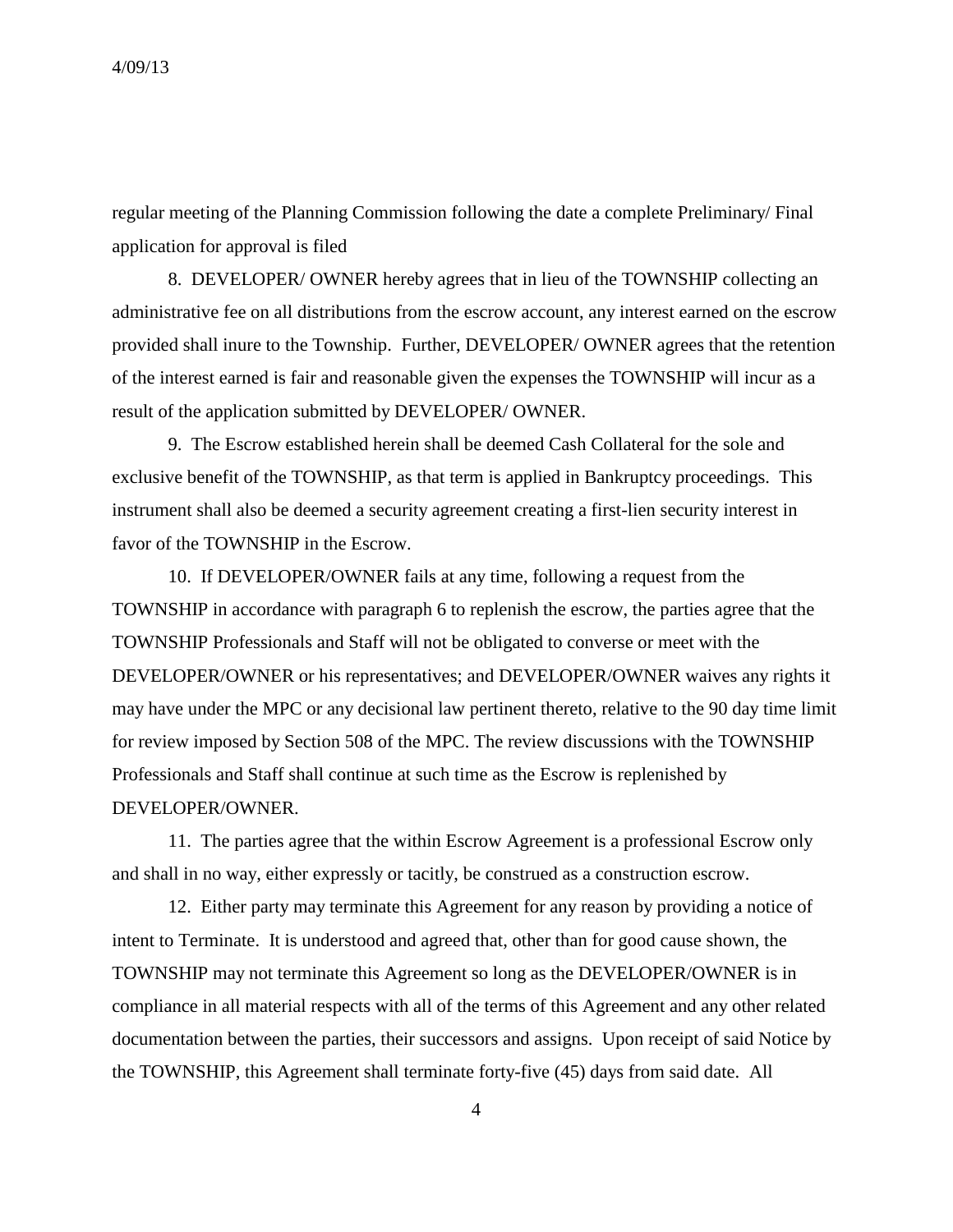Professional Fees due the TOWNSHIP, including those incurred by the TOWNSHIP within the above-referenced time period, shall be paid from the Escrow created herein. Any balance in the Escrow fund shall be paid by the TOWNSHIP to DEVELOPER/OWNER within ten (10) days after the above-mentioned forty-five (45) day time period.

13. Any notice of Intent to Terminate required under this Agreement, to be effective, shall be forwarded by certified mail, return receipt requested, addresses as follows:

# **IF TO DEVELOPER/OWNER:**

# **WITH COPY TO:**

### **IF TO THE TOWNSHIP, ADDRESSED AS FOLLOWS:**

Allen Township 4714 Indian Trail Rd. Northampton, PA 18067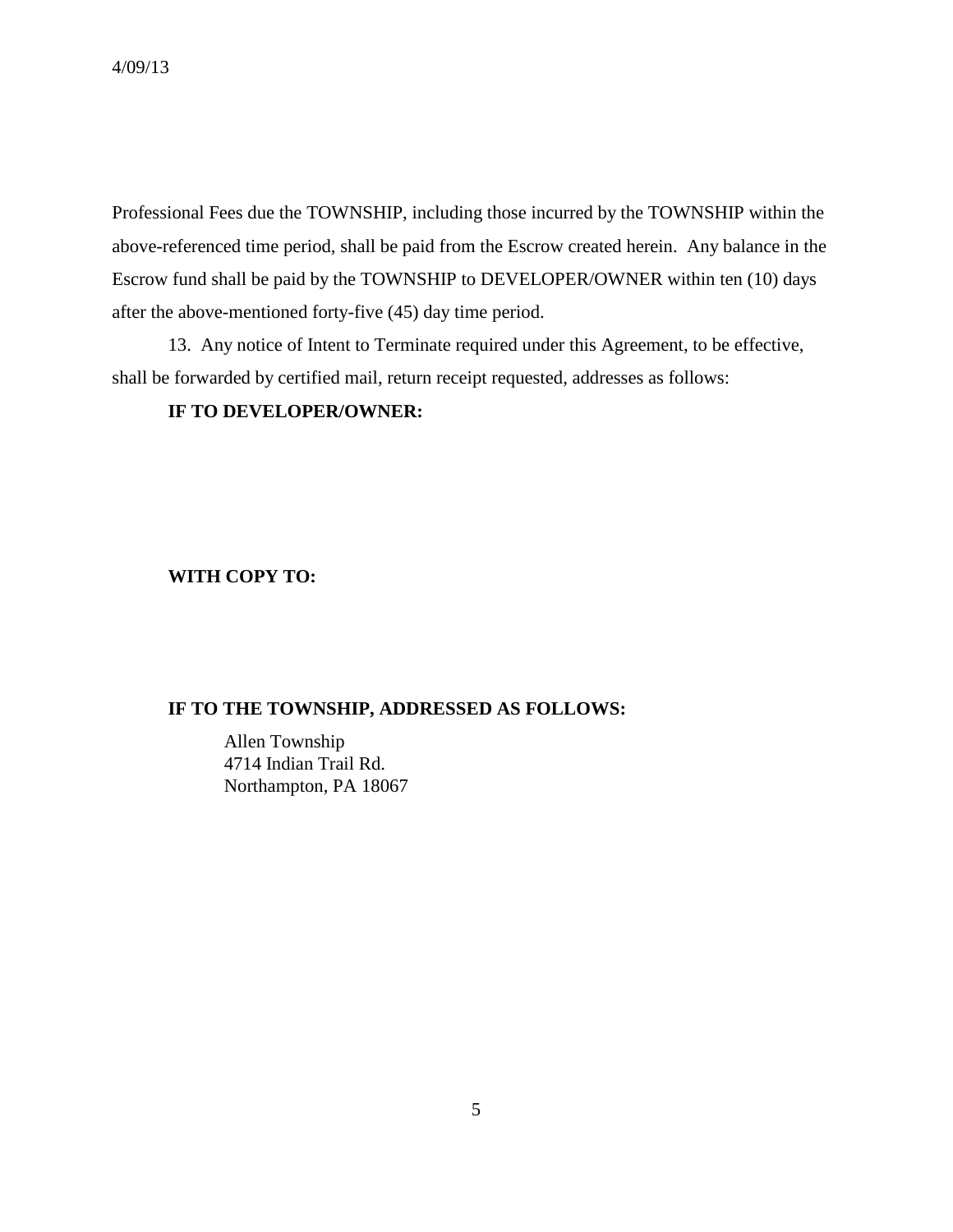### **WITH A COPY TO:**

B. Lincoln Treadwell, Jr., Esq. Treadwell Law Offices, P.C. 915 West Broad Street Bethlehem, PA 18018

14. The invalidity or unenforceability of any particular provision of this Agreement shall not affect any other provision hereof, and the Agreement shall be construed in all respects as if such invalid or unenforceable provisions were omitted.

15. No failure to act upon any default or to exercise any right or remedy hereunder shall constitute a waiver of such default or a waiver of any other terms of the within Agreement.

16. This Agreement shall be binding upon the parties hereto, their successors and assigns, and shall not be altered, amended or vacated except by the express written consent of all parties.

17. This Agreement shall be governed and shall be construed and interpreted in accordance with the laws of the Commonwealth of Pennsylvania.

18. This Agreement may be signed in multiple counterparts and all such counterparts shall be deemed to be one and the same Agreement.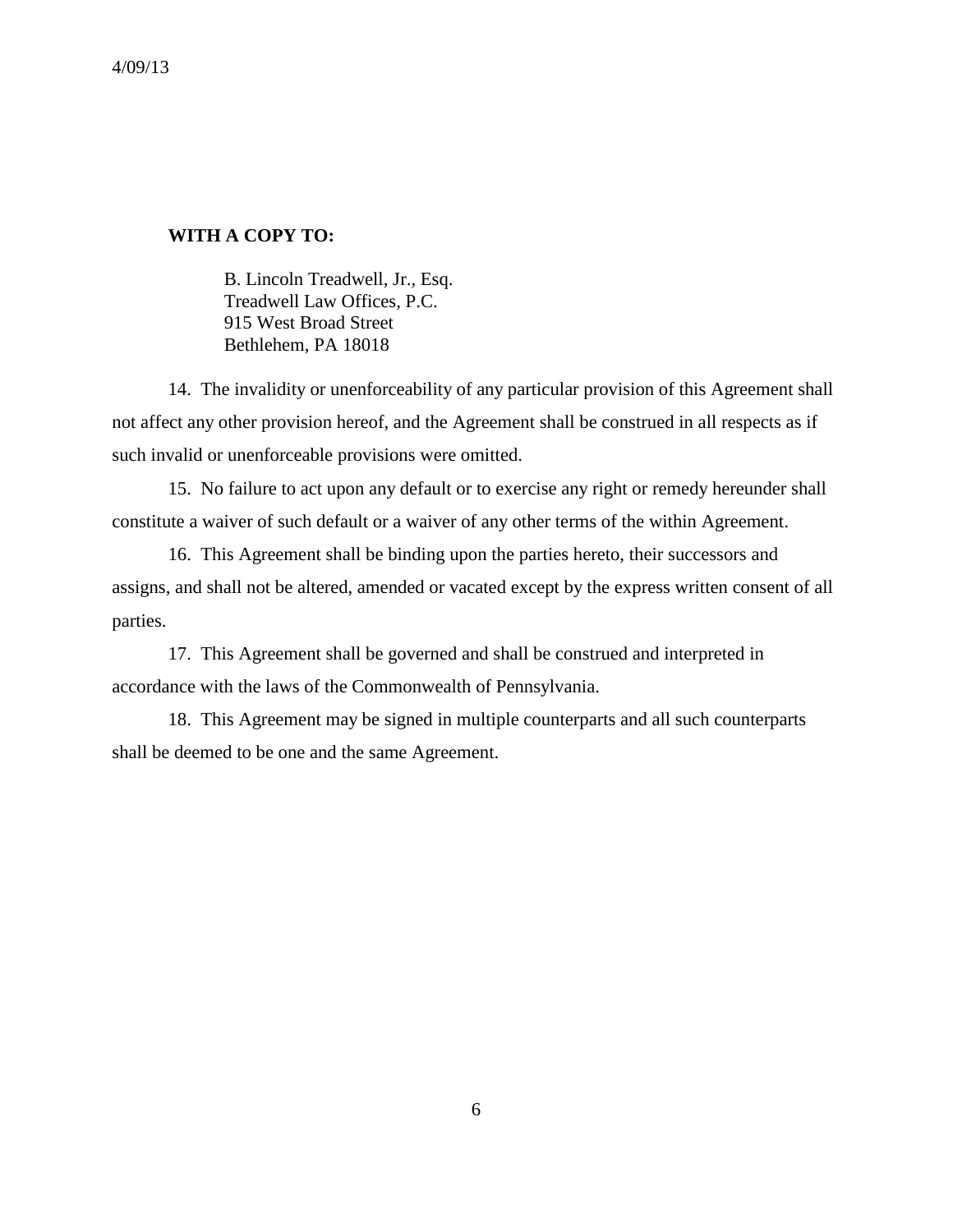IN WITNESS WHEREOF, the parties hereto have hereunto set their hands and seals the day and year aforesaid.

| ATTEST:                                                                                                                                                                            | <b>ALLEN TOWNSHIP</b>                                                                 |
|------------------------------------------------------------------------------------------------------------------------------------------------------------------------------------|---------------------------------------------------------------------------------------|
| Secretary                                                                                                                                                                          |                                                                                       |
| (TOWNSHIP SEAL)                                                                                                                                                                    |                                                                                       |
| WITNESS:                                                                                                                                                                           |                                                                                       |
|                                                                                                                                                                                    |                                                                                       |
| <b>COMMONWEALTH OF</b><br><b>COUNTY OF</b>                                                                                                                                         | SS:                                                                                   |
| undersigned officer, personally appeared _______________________, who acknowledged<br>officer, being authorized to do so, executed the foregoing Agreement for the purposes herein |                                                                                       |
| Township.                                                                                                                                                                          | contained by signing for ALLEN TOWNSHIP by himself/herself as _______________ of said |

Notary Public

\_\_\_\_\_\_\_\_\_\_\_\_\_\_\_\_\_\_\_\_\_\_\_\_\_\_\_\_\_\_\_\_\_\_\_\_